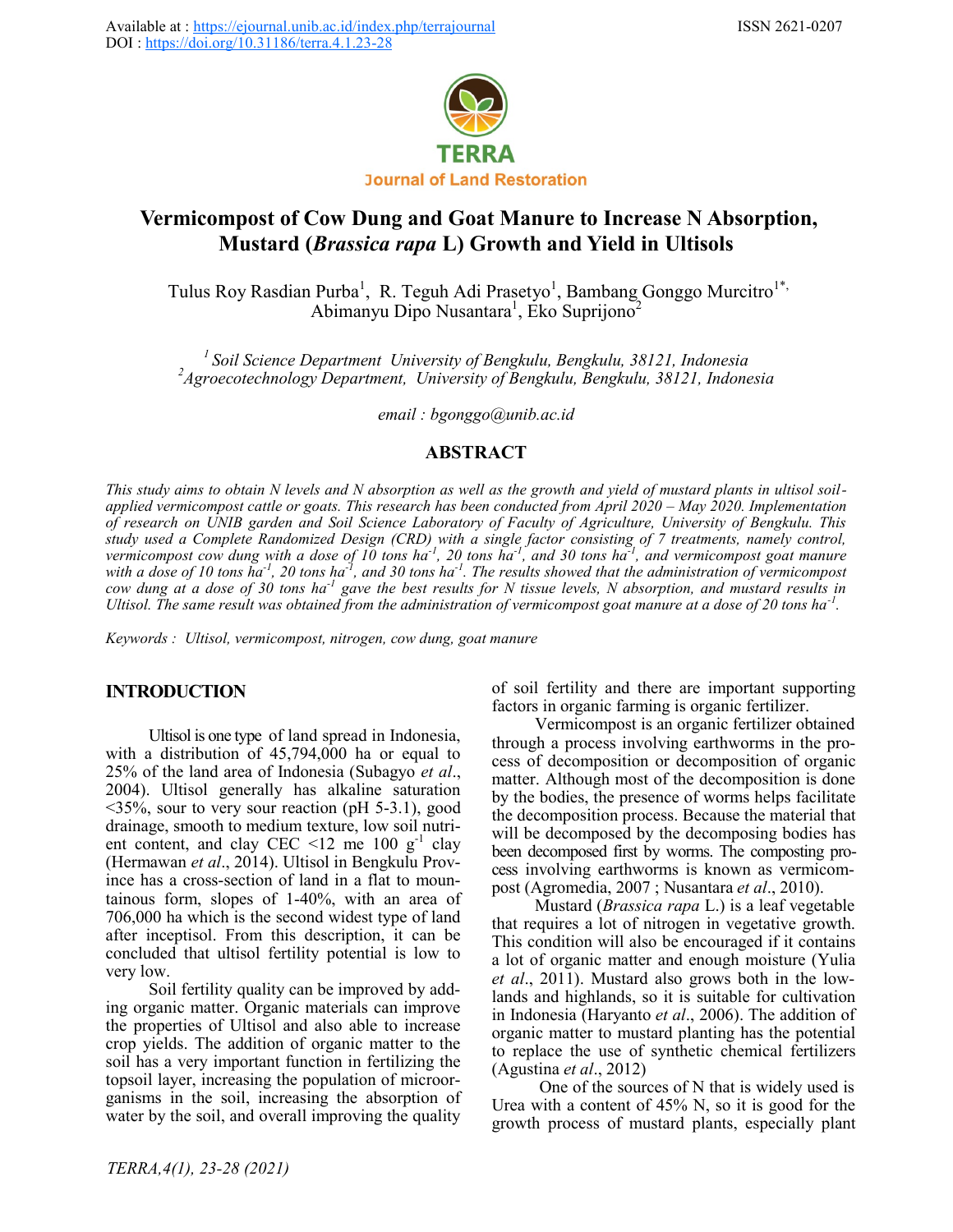harvested leaves. Also, Urea fertilizer has hygroscopic properties easily soluble in water and reacts quickly so that, quickly also absorbed by the roots of plants. The dose of Urea applied to plants will determine the growth of mustard plants (Lingga & Marsono, 2007).

The purpose of this study is to obtain N levels and N absorption, as well as the growth and yield of mustard plants on ultisol soil, applied vermicompost cattle or goats .

# **MATERIALS AND METHODS**

This research has been conducted from April 2020 – May 2020. The implementation of research in the garden of UNIB and Soil Science Laboratory of the Faculty of Agriculture, University of Bengkulu.

This study used a Complete Randomized Design (CRD) with a single factor consisting of 7 treatments and 3 tests, resulting in 21 experimental units. Each experimental unit consists of 3 plants so that there are a total of 63 polybags. The treatment tested successive control equivalent to 0 ton ha<sup>-1</sup> (V<sub>o</sub>), vermicompost cow 10 ton ha<sup>-1</sup> equivalent to 25  $\frac{8}{9}$  polybag<sup>-1</sup> ( $\hat{V}_1$ ), Vermicompost cow 20 ton ha<sup>-1</sup> equivalent to 50 g polybag<sup>-1</sup> (V<sub>2</sub>), Vermicompost cow 30 ton ha<sup>-</sup> <sup>1</sup> equivalent to 75 g polybag<sup>-1</sup> ( $\dot{V}_3$ ), Vermicompost kambing 10 ton ha<sup>-1</sup> equivalent to 25 g polybag<sup>-1</sup>  $(V_4)$ , Vermicompost kambing 20 ton ha<sup>-1</sup> equivalent to 50 g polybag-1  $(V_5)$ , and Vermicompost goat 30 ton ha<sup>-1</sup> equivalent to 75 g polybag<sup>-1</sup> (V<sub>6</sub>).

The stage of implementation of this research began from the manufacture of vermicompost with worm growing media consisting of animal feces and sifted soil with a sieve of 2 mm with a ratio of 1 : 3. Animal manure used is cow dung and goat manure mixed to homogeneous with soil and placed in a plastic bucket container with a diameter of 45 cm, the lower diameter of 32 cm, and height of 16 cm.

Further preparation of the soil is carried out. Soil samples were taken compositely with a hoe in the ground at 20 cm. furthermore the soil that has been taken is then wind-cooled and sifted with a 2 mm sieve. Then the soil is taken 1 kg to be analyzed in the laboratory. Initial soil samples were analyzed to determine nutrient characteristics including Ntotal, P-available, K-dd, pH, C-organic, CEC, and moisture content.

After that seed seedlings can be done by using topsoil soil. Before sown the seeds are soaked with water for one night. Then the mustard seed is inserted into a small size polybag, then covered with soil 1-2 cm thick, and water with a sprayer.

The preparation of mustard seeds is done two weeks before planting in the planting media. Mustard seedlings are selected with the same size height then planted 1 grain/polybag size 5 kg, after planting given basic fertilizer Urea, SP36, and KCl, and given half a dose or 50% recommendation of mustard plants so that each to 50 kg ha<sup>-1</sup> Urea, 50 kg ha<sup>-1</sup>  $SP36$ , and 37.5 kg ha<sup>-1</sup> KCl.

Maintenance of mustard plants includes watering with water that is done every day in the morning and evening. Embroidery is done to replace dead seedlings 3-7 days after planting. Harvesting is done after mustard at the age of 32 dap. Observation Variable consists of the main variable consisting of absorption, plant height (cm), number of leaves (strands), leaf width (cm), the weight of upper fresh biomass weight (g), dry root weight (g), fresh root weight (g) and supporting variables consisting of initial soil analysis, vermicompost analysis, and precipitation (mm).

The observation data were analyzed by variance using F test at 5% level. The average difference between treatments tested with DMRT was 5%.

### **RESULTS AND DISCUSSION**

### *Mustard Plant Growth*

Observation of mustard plant growth starts from the age of 1 wap to 5 wap presented in Figures 1, 2, and 3. The results showed that the height of the plant increased sharply at the age of 2 wap and 3 wap, but after that, the height of the plant tended not to increase. The application of  $30$  tons ha<sup>-1</sup> of vermicompost from goat manure resulted in higher plant height compared to other treatments at all observation times (Figure 1).



Figure 1. Graph of plant height due to vermicompost application at each observation week

Leaf width continued to experience a sharp increase until 4 wap observations, but at 5 wap the leaf width did not tend to experience a sharp increase. When the plants were 1 wap and 2 wap, giving 20 tons of ha-1 vermicompost from goat manure tended to be wider than the other treatments. However, when the plants were 3 wap, 4 wap, and 5 wap, the application of 30 ton ha-1 vermicompost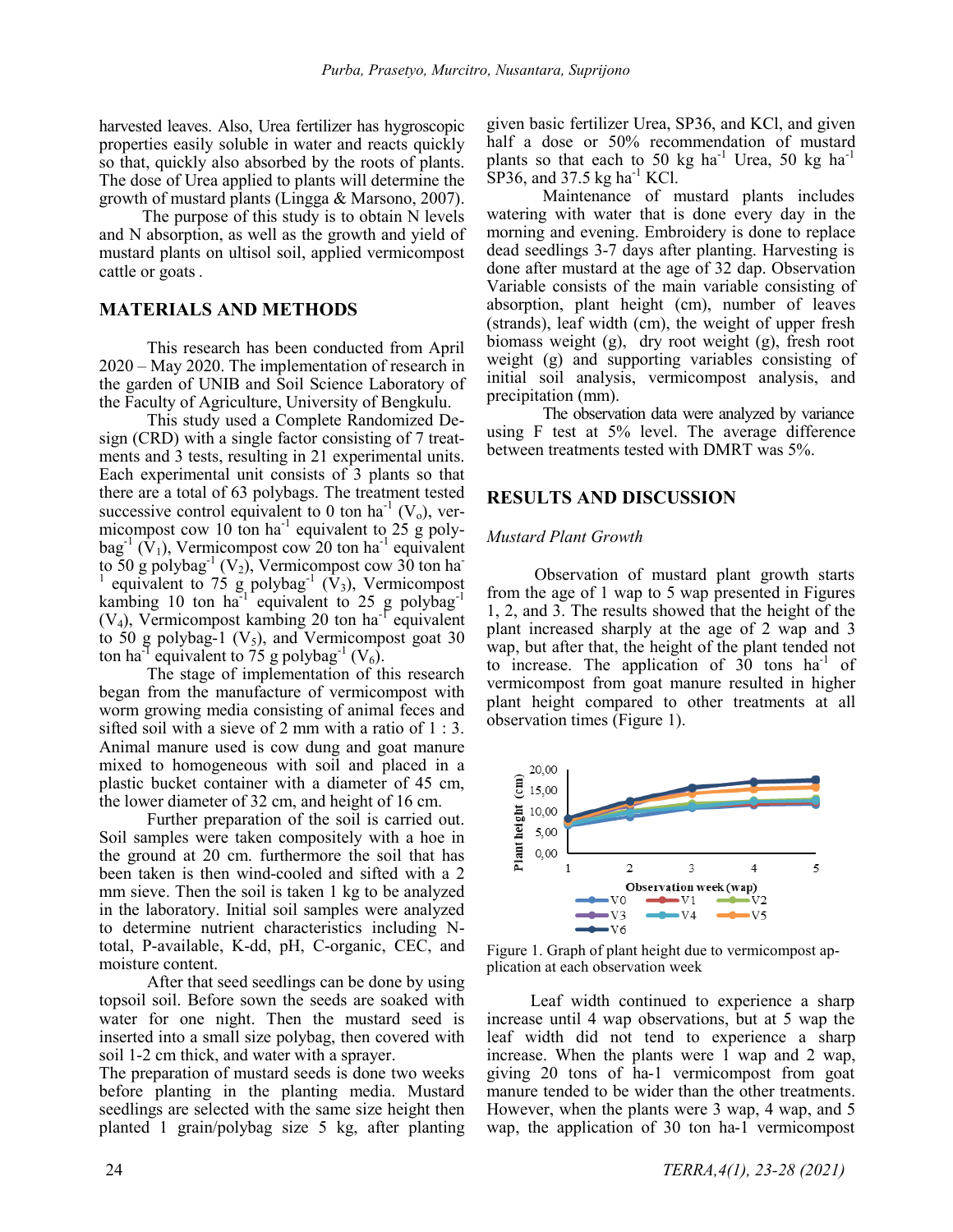from cow dung tended to be wider than the other treatments (Figure 2)



Figure 2. Graph of leaf width due to vermicompost application at each observation week

The number of leaves continued to experience a sharp increase until 4 wap observations, but at the age of 5 the number of leaves did not tend to experience a sharp increase. When the plants were 1 wap and 2 wap, giving 20 tons of ha-1 vermicompost from goat manure tended to produce more leaves compared to other treatments. However, when the plants were 3 wap, 4 wap, and 5 wap, the provision of 30 tons ha-1 of vermicompost from goat dung tended to be more numerous than the other treatments (Figure 3).



Figure 3. Graph of the number of leaves due to the application of vermicompost at each observation week

In general, the results showed that mustard growth covering plant height, leaf width, and leaf count showed an increase in each observation. The increase in mustard growth which includes the height of the plant, the width of the leaves, and the number of leaves indicates the pattern tends to be the same on each observation. The rate of growth of a plant changes by time. Therefore, if the rate of growth ordinate and the time of abscess, then the graph is a

*TERRA,4(1), 23-28 (2021)* 25

curve in the form of a sigmoid curve .

#### *Analysis of Variance Results*

The results of the variant analysis showed that the administration of vermicompost had a noticeable influence on N tissue levels, N absorption, plant height, leaf width, number of leaves, fresh weight, and dry upper plant, but had no noticeable effect on the fresh and dry weight of the roots (Table 1).

Table 1. Results of variance analysis of observed variables

| Variable                                                                                 | F-calc    | F-table 5% | CV(%) |  |  |
|------------------------------------------------------------------------------------------|-----------|------------|-------|--|--|
| N levels of plant tissue                                                                 | $9.44*$   | 2.85       | 5.07  |  |  |
| N uptake                                                                                 | $6.58*$   | 2.85       | 15.46 |  |  |
| <b>Plant height</b>                                                                      | $8.52*$   | 2.85       | 10.39 |  |  |
| Leaf width                                                                               | $6.62*$   | 2.85       | 13.61 |  |  |
| Number of leaves                                                                         | $8.00*$   | 2.85       | 9.7   |  |  |
| <b>Upper fresh biomass</b><br>weight                                                     | $7.23*$   | 2.85       | 15.68 |  |  |
| Fresh root weight                                                                        | $0.59$ ns | 2.85       | 23.81 |  |  |
| Upper biomass dry weight                                                                 | $7.72*$   | 2.85       | 10.93 |  |  |
| Dry root weight                                                                          | $0.66$ ns | 2.85       | 20.77 |  |  |
| ns= does not differ significantly. *= different significantly at the F-table level at 5% |           |            |       |  |  |

#### *N levels of plant tissue and N uptake*

The results showed that vermicompost produced N levels of plant tissue and N uptake that were significantly different. N levels of plant tissue is the highest in the treatment of vermicompost from cow dung with a dose of 30 tons  $ha^{-1}$  which is 2.75%. While the lowest N levels of plant tissue produced by vermicompost application with a dose of 10 tons hais 2.17%, although it differs not significantly from other treatments except by the administration of vermicompost from cow manure at a dose of 30 tons ha<sup>-1</sup> (Table 2). The results showed that the treatment of vermicompost from cow dung with a dose of 30 tons ha<sup>-1</sup> is the right one in increasing the availability of N in the soil so that its absorption increases. The results of laboratory analysis showed that vermicompost cow dung has an N level of 1.66%, then N levels in vermi compost goat manure by 1.90%. The application of organic fertilizer provides the advantage of increasing the availability of essential nutrients in addition to improving soil properties and processes that occur in the soil, so that soil nutrient absorption increases (Purakayastha *et al*., 2008). Yuka *et al*. (2017) reported that administration of vermicompost at a dose of 30% (1.75 kg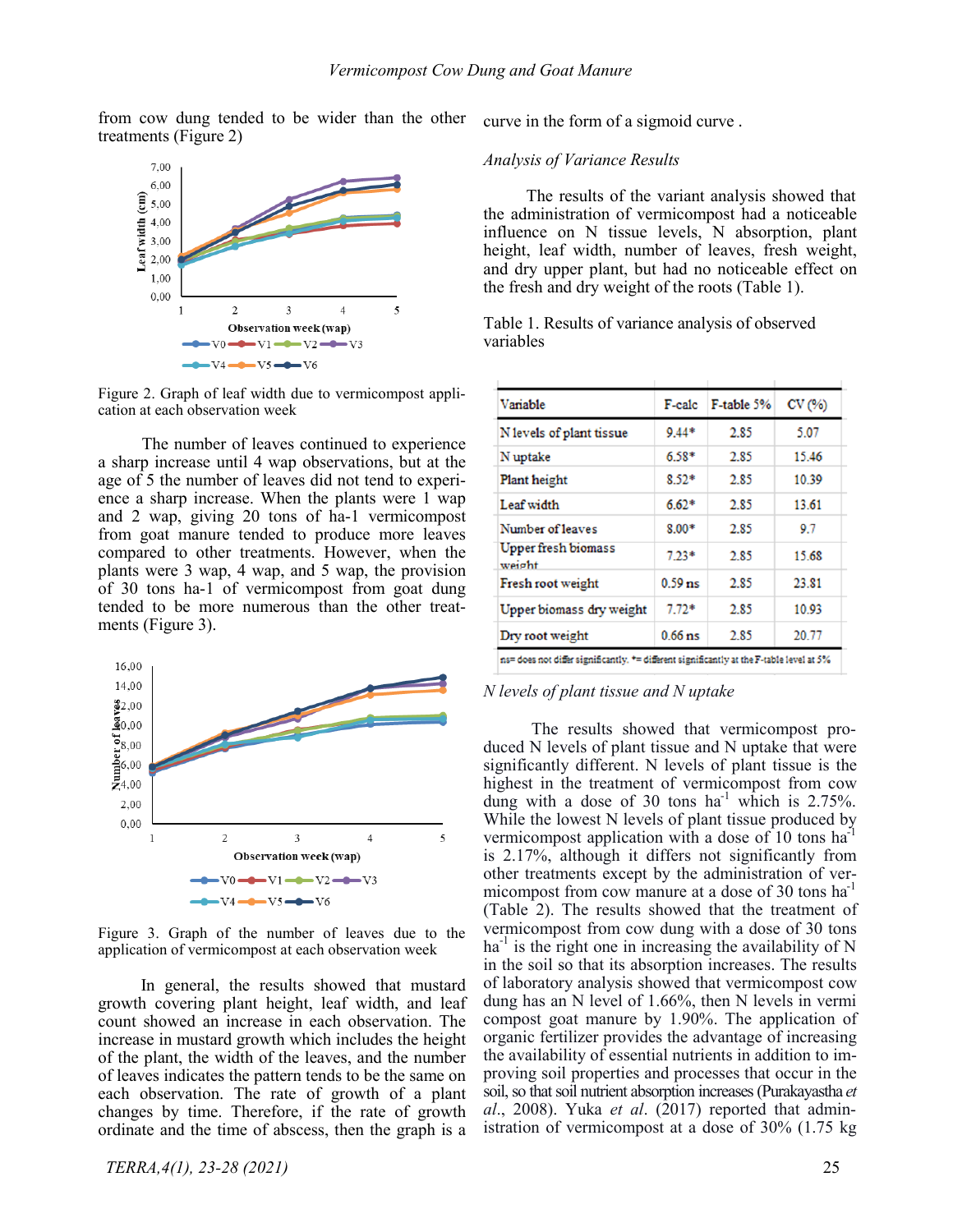10 kg-<sup>1</sup> media) increases N levels of plant tissue in cucumber plants.

| Treatment                                                                                                  |                                               | N levels          | N uptake<br>(mg)   |  |
|------------------------------------------------------------------------------------------------------------|-----------------------------------------------|-------------------|--------------------|--|
| Vermicompost                                                                                               | plant<br>Dose (ton<br>tissue $(\% )$<br>ha-1) |                   |                    |  |
| Control                                                                                                    | 0                                             | 2.24 <sub>b</sub> | 36.33 <sub>b</sub> |  |
| Cow dung                                                                                                   | 10                                            | 222 <sub>b</sub>  | 37.62 <sub>b</sub> |  |
| Cow dung                                                                                                   | 20                                            | 2.18 <sub>b</sub> | 41.09 b            |  |
| Cow dung                                                                                                   | 30                                            | 2.75a             | 102.46a            |  |
| Goat manure                                                                                                | 10                                            | 2.17 <sub>b</sub> | 38.58 b            |  |
| Goat manure                                                                                                | 20                                            | 2.22 <sub>b</sub> | 73.68 ab           |  |
| Goat manure                                                                                                | 30                                            | 2.21 <sub>b</sub> | 91.89a             |  |
| The number of each colomn followed with the<br>same character were not significantly different<br>(P>0.05) |                                               |                   |                    |  |

Table 2. Effect of vermicompost on N levels plant tissue and N uptake

N levels plant tissue has a close relationship with N uptake mustard plant, the higher N levels plant tissue than the greater N uptake plant. This is evident from the results of research that shows that in addition to producing the highest N levels of plant tissue, the administration of vermicompost from cow dung at a dose of 30 tons  $ha^{-1}$  also produced the highest N uptake of 102.46 mg although equally good as the application of vermicompost from goat manure at doses of 20 tons ha<sup>-1</sup> and 30 tons of  $ha^{-1}$ (Table 2). In line with the results of research Kurniawati *et al*. (2017) showed that the high level of plant tissue N has an impact on the high N uptake in mustard plants. The uptake of N, P and K in plant tissues is strongly influenced by the application of vermicompost. Plant nutrient uptake highly depends on the nutrient release from the soil solid phase in the form of mineral and organic materials to the soil solution. The release of nutrients from organic matter occurs biochemically through the balance of mineralization and immobilization processes, while from mineral materials occurs physicochemically through adsorption and desorption, and precipitation and dissolution (Nurhidayati *et al*., 2018).

# *Growth and yield of mustard plants*

The results showed that the treatment of vermicompost from goat manure at a dose of 30 tons ha<sup>-1</sup> produced the highest plant height of 17.61 cm and the most number of leaves was 14.89 strands, while the widest leaf produced vermicompost from cow dung at a dose of  $30 \text{ tons} \text{ ha}^{-1}$  which is 6.42 cm. Nevertheless, the administration of vermicompost from goat manure at a dose of 30 tons ha-1, as well as from the application of vermicompost of goat manure at doses of 20 tons ha<sup>-1</sup> and 30 tons of ha<sup>-1</sup> produce plant height, leaf width, and some leaves equally well (Table 3). This is due to the administration of vermicompost from goat manure at a dose of 30 tons  $ha^{-1}$ , as well as from the application of vermicompost of goat manure at doses of 20 tons  $ha^{-1}$  and 30 tons of  $ha^{-1}$  supplying nutrients especially N for higher plants compared to other treatments indicated by N levels plant tissue and N uptake better (Table 2). Higher of N uptake has an impact on improving the growth of mustard plants. Nitrogen is the main nutrient for plant growth, which is generally indispensable for the formation and growth of vegetative parts of plants such as leaves, stems, and roots (Sutedjo, 2002). Nitrogen is an important part of the formation of chlorophyll, protoplasm, proteins, and nucleic acids. This element has an important role in the growth and development of all living networks (Brady & Weil, 2002). Sarif *et al*. (2015) report that the addition of nitrogen to plants can encourage the growth of photosynthetic-related organs such as leaves. In addition, the effects of vermicompost on plants are not only due to the quality of mineral nutrients available but also to other growths such as regulating plant growth hormone and humic acid (Norman *et al*., 2005). Organic fertilizer using a vermicompost system can increase plant growth (Talkah, 2010). Vermicompost can minimize the quantity of inorganic fertilizers, recycle the farm waste, and increase the physical properties of soil (Kansotia *et al*., 2015)..

Table 3. Effect of vermicompost on plant height, leaf width and number of leaves

| Treatment    |                      | Plant height       | Leaf width        | Number of          |  |
|--------------|----------------------|--------------------|-------------------|--------------------|--|
| Vermicompost | Dose (ton<br>$ha-1)$ | (c <sub>m</sub> )  | (c <sub>m</sub> ) | <b>leaves</b>      |  |
| Control      | 0                    | 11.84b             | 4.40 <sub>b</sub> | 10.33 <sub>b</sub> |  |
| Cow dung     | 10                   | 12.26 <sub>b</sub> | 3.94 <sub>b</sub> | 10.78 <sub>b</sub> |  |
| Cow dung     | 20                   | 12.97 b            | 4.33 <sub>b</sub> | 11.00 <sub>b</sub> |  |
| Cow dung     | 30                   | 17.49a             | 642a              | 14.22a             |  |
| Goat manure  | 10                   | 12.66 <sub>b</sub> | 426 <sub>b</sub>  | 10.67 <sub>b</sub> |  |
| Goat manure  | 20                   | 15.80a             | 5.79a             | 13.56a             |  |
| Goat manure  | 30                   | 17.61a             | 6.04a             | 14.89 a            |  |

The number of each colomn followed with the same character were not significantly different (P>0.05)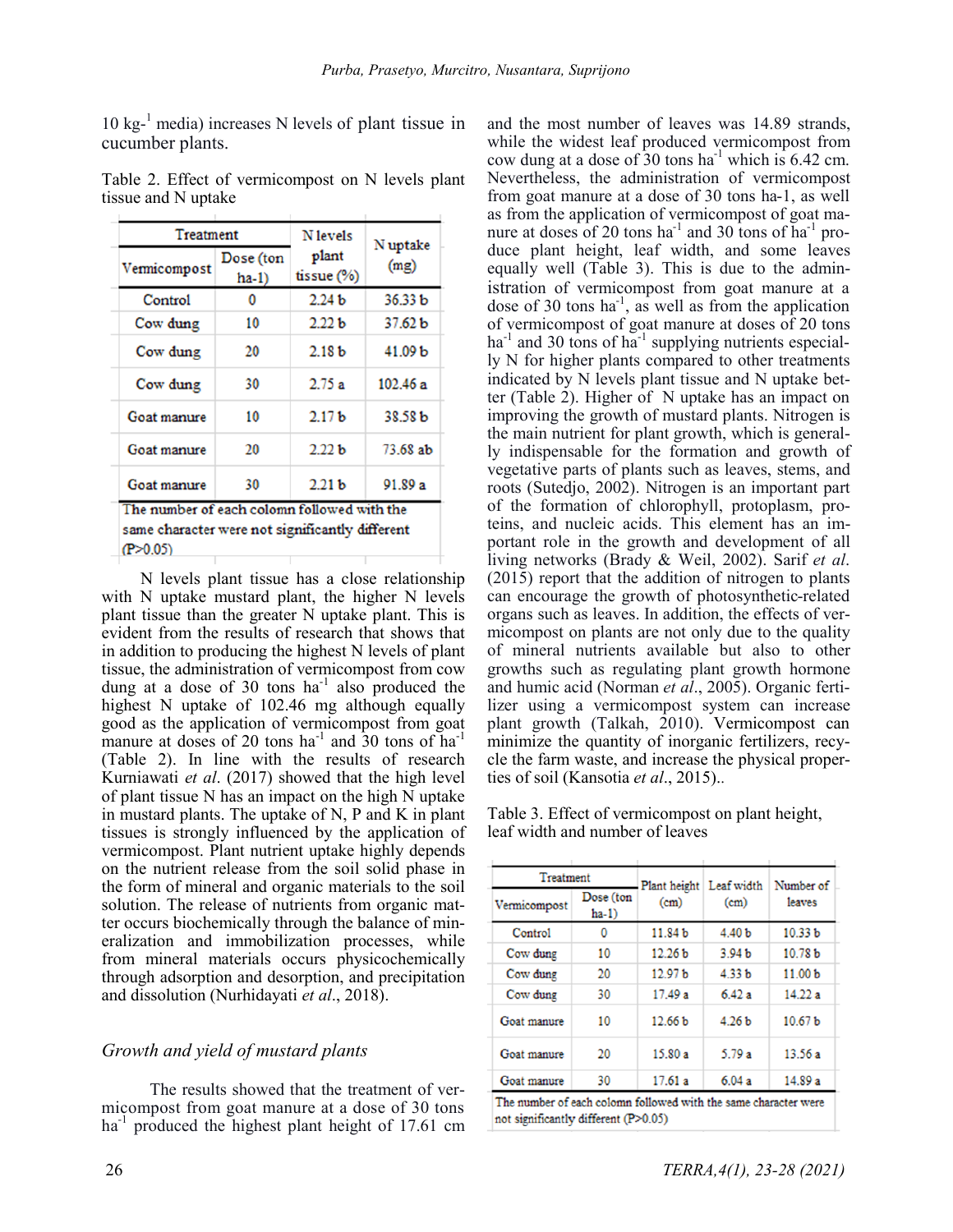The results showed that the application of vermicompost from cow dung at a dose of 30 tons  $ha^{-1}$ produced the heaviest fresh biomass fresh weight upper of 39 g, while the heaviest dry weight upper biomass was produced by vermicompost of goat manure on the dose of 30 tons  $ha^{-1}$  which is 3.60 g. Vermicompost application of cow dung and goat manure at doses of 20 tons ha<sup>-1</sup> and 30 tons of  $ha^{-1}$ produces an equally good and heavier upper fresh biomass weight and upper biomass dry weight compared to other treatments (Table 4). This is because vermicompost used contains N elements so that it's feeding into the soil directly increases the availability of N for plants and the absorption of N also increases. According to Wijaya (2008) that the application of nitrogen in plants will encourage the growth of organs related to photosynthesis, namely leaves. Plants that get enough nitrogen supply will form leaves that have a wider leaf with higher chlorophyll content so that plants can produce carbohydrates in sufficient quantities to support their vegetative growth.

Vermicompost has many advantages when compared to other organic fertilizers because vermicompost is rich in macro and micro essential nutrients and contains plant growth hormones such as auxin, gibberelin, and cytokines that are needed for maximum plant growth (Marsono & Sigit, 2001). The same results were shown by Bosekeng's research (2019) that the increase in vermicompost dose in the range of 50% and 100% was followed by an increase in the number of leaves, the height of the plant, length of leaves, leaf width, leaf area, and leaf weight. The increased leaf change due to the application of vermicompost makes the process of photosynthesis take place better.

Table 4. Effect of vermicompost on fresh and dry biomassa weight

| Treatmen     |                      | Fresh biomass weight (g) |      | Dry biomass weight (g) |      |
|--------------|----------------------|--------------------------|------|------------------------|------|
| Vermicompost | Dose (ton<br>$ha-1)$ | Upper                    | Root | Upper                  | Root |
| Control      | 0                    | 15.33 be                 | 0.44 | 1.29 <sub>b</sub>      | 0.35 |
| Cow dung     | 10                   | 11.67c                   | 0.72 | 1.00 <sub>b</sub>      | 0.69 |
| Cow dung     | 20                   | 15.03 be                 | 0.51 | 1.38 <sub>b</sub>      | 0.52 |
| Cow dung     | 30                   | 39.00a                   | 0.81 | 3.28a                  | 0.49 |
| Goat manure  | 10                   | 13.78c                   | 0.63 | 1.26 <sub>b</sub>      | 0.51 |
| Goat manure  | 20                   | 29.67 ab                 | 0.73 | 2.79a                  | 0.53 |
| Goat manure  | 30                   | 36.67a                   | 0.76 | 3.60a                  | 0.55 |

The provision of organic materials in the form of vermicompost is also able to increase the availability of water in the soil so that plants are sufficient for their water needs which leads to increased fresh biomass

plants. This is following the results of research Lawenga *et al*. (2015) that organic matter can improve the physical properties of soil, especially on soil content weight, porosity, and permeability. According to Habi (2015) that organic matter can spur the formation of soil aggregates indicated by a decrease in soil bulk density and increased soil pore space. Therefore, it is natural that the provision of organic fertilizer in the form of cow dung is proven to increase plant growth (Ramadhani *et al*., 2019).

# **CONCLUSION**

Based on the evaluation of the results and discussion above can be concluded that the administration of vermicompost cow dung at a dose of 30 tons ha<sup>-1</sup> provides the best results for N tissue levels, N absorption, and mustard results in Ultisol. The same result was obtained from the administration of vermicompost goat manure at a dose of 20 tons  $ha^{-1}$ .

### **References**

- Agromedia, R. (2007)*.* Petunjuk Pemupukan. Agromedia, Jakarta.
- Agustina L, Intan .P.W., Koestiharti & Khumairoh, U. (2012). Intercropping sweet corn (*Zea mays*  saccharata Sturt) and pakchoy (*Brassica juncea*) in the different organic matter compositions. *J. Agric. Food. Tech*., 2(2) 35-40.
- Bosekeng, G. (2019). Response of Ethiopian mustard (*Brassica carinata* A. Braun) to different levels of vermicompost in North East, Botswana. *World Journal of Agricultural Research*, 7(3), 112-118. DOI : *https://10.12691/wjar-7-3-5*.
- Brady, N.C.& Weil, R.R. (2002(. The Nature and Propertiesof Soils. 13'\* Edition. Upper Saddle River. New Jersey, USA.
- Habi, M.L. 2015. Pengaruh aplikasi kompos granulela sagu diperkaya pupuk Ponska terhadap sifat fisik tanah dan hasil jagung manis di Inceptisol. *Biopendix,* 1(2), 121–134.
- Haryanto, B., Suhartini, T., Rahayu, E. & Sunarjo. (2006). Sawi dan Selada. Penebar Swadaya, Jakarta.
- Hermawan, A., Sabarudin, Marsi, Hayati, R. & Warsito. (2014). Perubahan jerapan P pada Ultisol akibat pemberian campuran abu terbang batubara kotoran ayam. *Jurnal Ilmu Tanah dan Agroklimatologi*, 11(1), 1-10.
- Kansotia, B.C., Sharma, Y. & Meena, R.S. (2015). Effect of vermicompost and inorganic fertilizers on soil properties and yield of Indian mustard (*Brassica juncea* L.). *Journal of Oilseed Brassica,* 6 (1), 198-201.